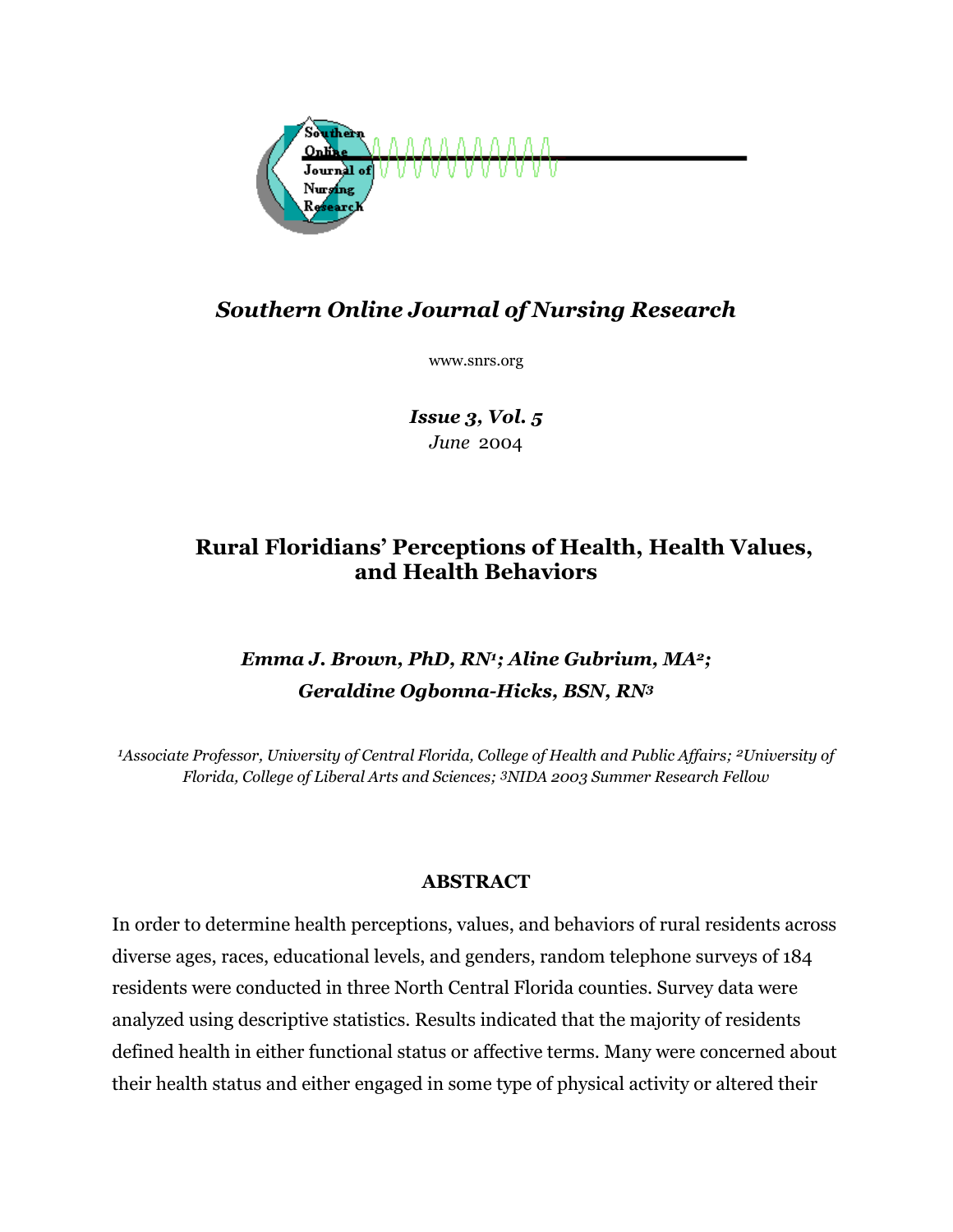diet for health reasons. Rural residents in this sample tended to favor self-directed rather than institutionalized forms of health maintenance and rely on their own assessments of health rather than those of healthcare professionals.

#### **Keywords:** *health perceptions, health beliefs, health behavior, rural*

**\_\_\_\_\_\_\_\_\_\_\_\_\_\_\_\_\_\_\_\_\_\_\_\_\_\_\_\_\_\_\_\_\_\_\_\_\_\_** 

#### **Introduction**

Research shows that an individual's attitudes and perceptions influence his/her health-seeking behaviors. However, there is limited research to inform prevention health policies targeting rural residents, due to a lack of knowledge related to their perceptions and attitudes towards health. Nurse researchers need such information in order to develop and test disease prevention and health-promotion interventions, while nurses in practice can use such information to implement prevention-education outreach programs. For instance, in looking at the health perceptions of rural Pennsylvanian teenagers, Puskar et al.**<sup>1</sup>** call for community-health nurses to root their outreach programs in a holistic knowledge base, including both physical and psychosocial areas.

#### **Literature Review**

To date, little research about health values and perceptions of rural residents exists.**2** When literature is found, it focuses primarily on healthcare needs and access issues, rather than perceptions, values, and health behaviors.**3-7** A report from the National Institute of Nursing Research **<sup>8</sup>** concluded that although rural and urban residents face many similar structural issues which may affect health, such as poverty, drug abuse, violence and crime, they may each have different perceptions of health, according to residency. The report cites several studies that have found a link in rural perceptions of health between "good health" and the ability to work and perform daily tasks.**9,10**

Qualitative information about residents' perceived health concerns for their community, state, and nation showed that rural residents' health priorities differed from those identified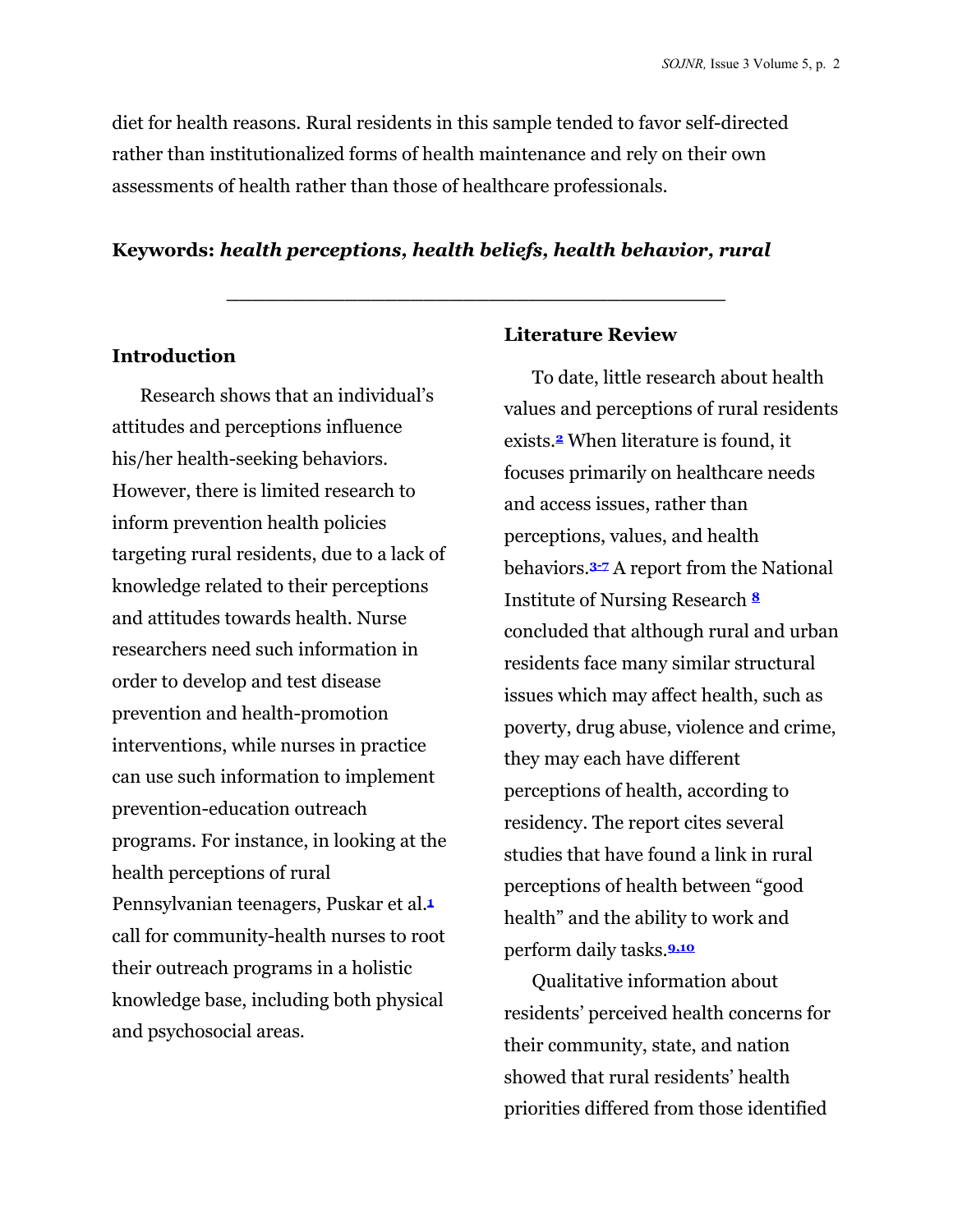by healthcare organizations in the region.**<sup>8</sup>** Several studies **11-13** have indicated that people living in rural areas tend to define health as the ability to be productive. Chimonides and Frank **<sup>11</sup>** further note that rural residents may deal with stress by ignoring it or seeking help from family, friends, physicians, or clergy. If a problem is unusual, there may not be anyone in the area to serve as a resource. Utz and colleagues **<sup>13</sup>** found that rural residents defined the loss of functional health as the inability to walk, work, and generally care for one's self. Being a burden to others was a frequent concern. Some of the African American rural participants tended to attribute their health problems to the general state of "not taking care of themselves." Researchers found that the rural participants viewed health as the absence of illness, or worry, and considered productivity, working hard, and active play as being essential to their health. Participants overwhelmingly agreed that people need to stay busy to be healthy and that helping others is important to health.**12,14**

Another study, targeting rural, urban, and suburban southern women, investigated the differences in rates of

obesity and perceptions of health status among these sub-samples. The researchers concluded that obesity and poor overall health were closely correlated in rural women. They further concluded that the greatest challenge to health care providers was to provide appropriate community-based weight management programs.**<sup>15</sup>** Fahs0**<sup>16</sup>** described the health risks and practices of rural Delaware women, aged 35 years and older. Some positive health practices of women less than 65 years of age included frequent Pap smear testing, relatively low tobacco consumption for smokers, a high rate of seatbelt use, and safe driving speeds. Negative health practices included heightened cardiovascular risks and low frequency of mammograms and colo-rectal screenings. There have only been a few reports on how rural elderly populations practice healthcare and define healthiness. A recent study of the perceptions, needs, and health definitions for older multicultural rural participants in one county in southwestern New Mexico found that the participants were more likely to identify proper diet, regular exercise, and regular health exams as central to remaining healthy.**<sup>17</sup>** Hispanic elders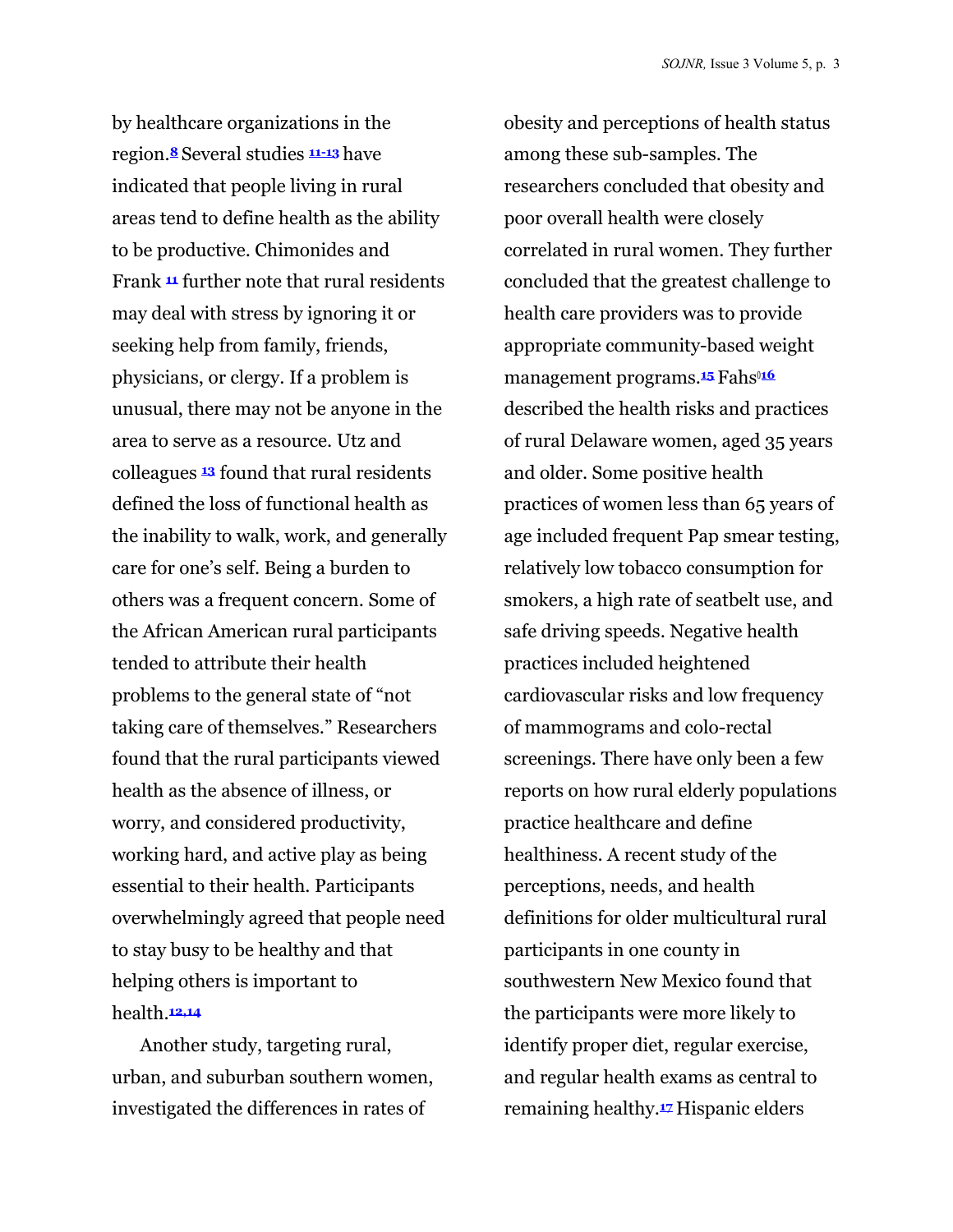were more likely than White elders to report that they incorporated home and herbal remedies into their health care practices; more recent retirees believed that spiritual connections were vital to overall health.

In an investigation into the salient meanings of health maintenance behaviors among African American, Native Americans, and White rural older adults in North Carolina, researchers concluded that rural elders' concepts of health integrated physical, mental, spiritual, and social aspects. Interestingly, Native American participants tended to espouse the use of biomedical care for health maintenance more often than White or African American participants. In terms of other ethnic differences regarding health beliefs, however, the authors reported a "remarkable" consensus concerning a folk-explanation-for-health model.**18** A study on the meaning of healthcare values and practices of White men in the rural Midwest revealed that the participants most valued self-reliance, independence, and efficiency with immediate positive results.**19** Smith's study **<sup>14</sup>** with rural African Americans revealed similar results.

This review of literature related to rural health indicates that isolated studies of specific health aspects of rural residents of various ethnicities and ages have been conducted, but limited research has been conducted to discover general rural participants' perceptions, values, and health behaviors. Research implications will vary depending on the findings: if there are variations by age group, socio-economic status (SES), educational level, race, and gender, then these socio-cultural factors may explain differences in perceptions, values, and health behaviors. However, if little-to-no variation exists, the concept of "rurality" may indicate greater influence. In this study we address the perceptions of health by North Central Florida rural residents of various ages and educational levels. This information can be used to better understand what behaviors and activities rural residents engage in for health reasons, to identify incentives and motivators associated with rural residents' engagement in healthy life style changes, and to inform outreach prevention and health promotion programs for rural residents.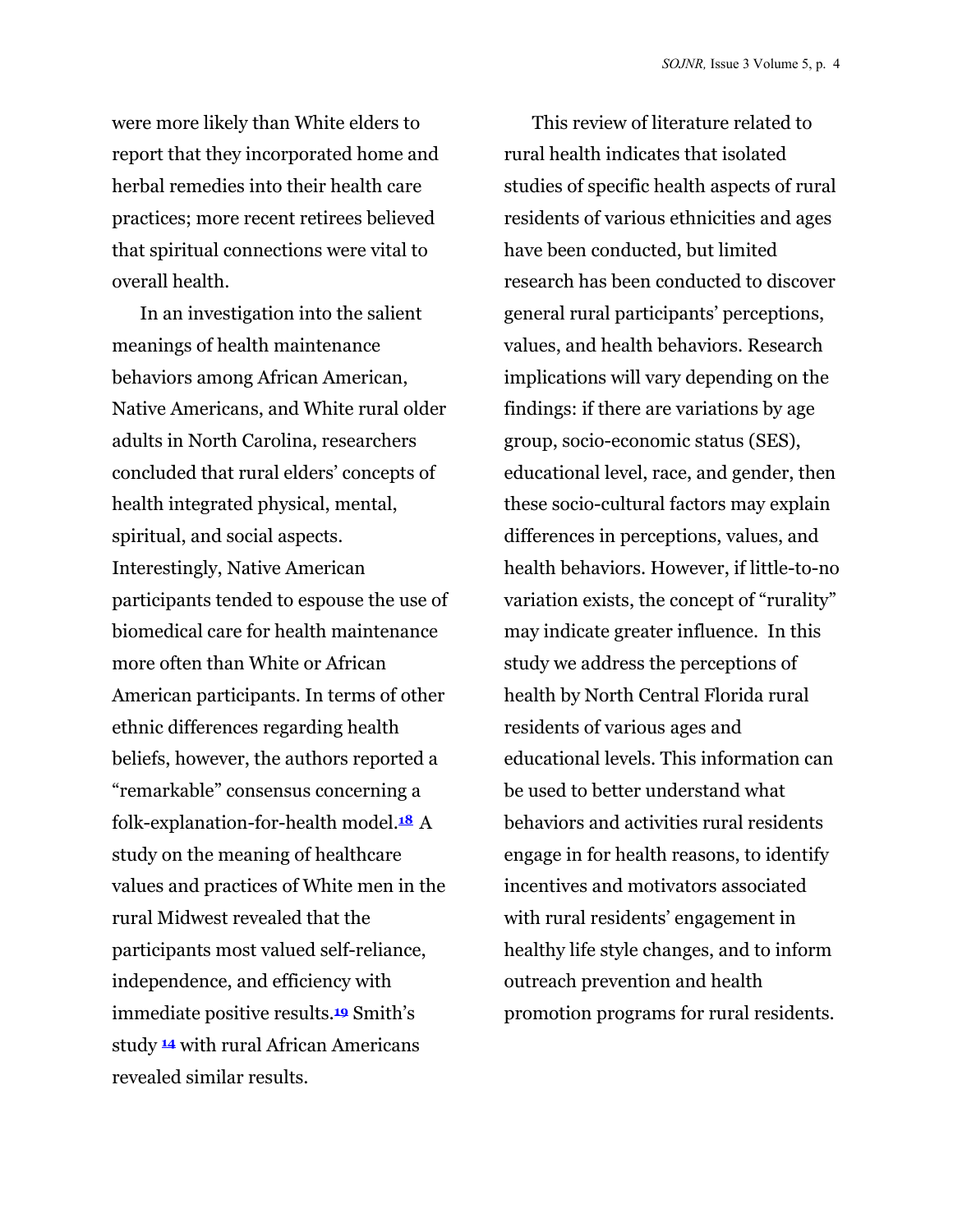#### **Methods**

*Setting.* This study was conducted in three North Central Florida counties: Union, Columbia, and Alachua. A rural area is defined by the Census Bureau as an unincorporated area or a place with a population density less than 1,000 per square mile.**20** All three counties chosen for this study fall within this definition of a rural area, with persons per square mile (56, Union; 70.9, Columbia; and 249.3, Alachua) well under the 1,000 per square mile definition.**21** We targeted rural towns within Alachua County only to avoid the inclusion of Gainesville, a college town in Alachua County, that has a much higher population density and more resources than the other two counties. The three selected counties were chosen because of the variations in population densities and number of health-related resources.

*Sample.* The inclusion criteria for this study were residing in a rural area, having a telephone number listed in the phone directory, aged 13 years or older, and being an English speaker. A cutoff age of 13 years was chosen because 13 year-olds have the cognitive ability to understand their health values, what behaviors they engage in for health

reasons, and the ability to articulate these values and behaviors.

*Procedures.* The Institutional Review Board of the University of Central Florida approved this research. Consent to participate in the interview was implied by the participants' responses to the interview questions. No incentives were provided for participation in the study. During May and June of 2001, random telephone surveys were conducted between the hours of 9:00 a.m. and 5:00 p.m. in the three North Central Florida counties. Calls were placed to every fifth number listed in the local telephone directories of the targeted areas. One thousand phone calls were placed, of which 184 respondents consented to participate in the survey. Phone surveys were conducted in order to capture a more diverse sample size than could have been captured with face-to-face interviews. Daytime phone calls were placed in order to avoid being mistaken as telemarketers, which in theory, could have resulted in more refusals.

A research assistant conducted all of the phone surveys, following a scripted protocol. The assistant introduced herself and the institution with which she was affiliated, and explained the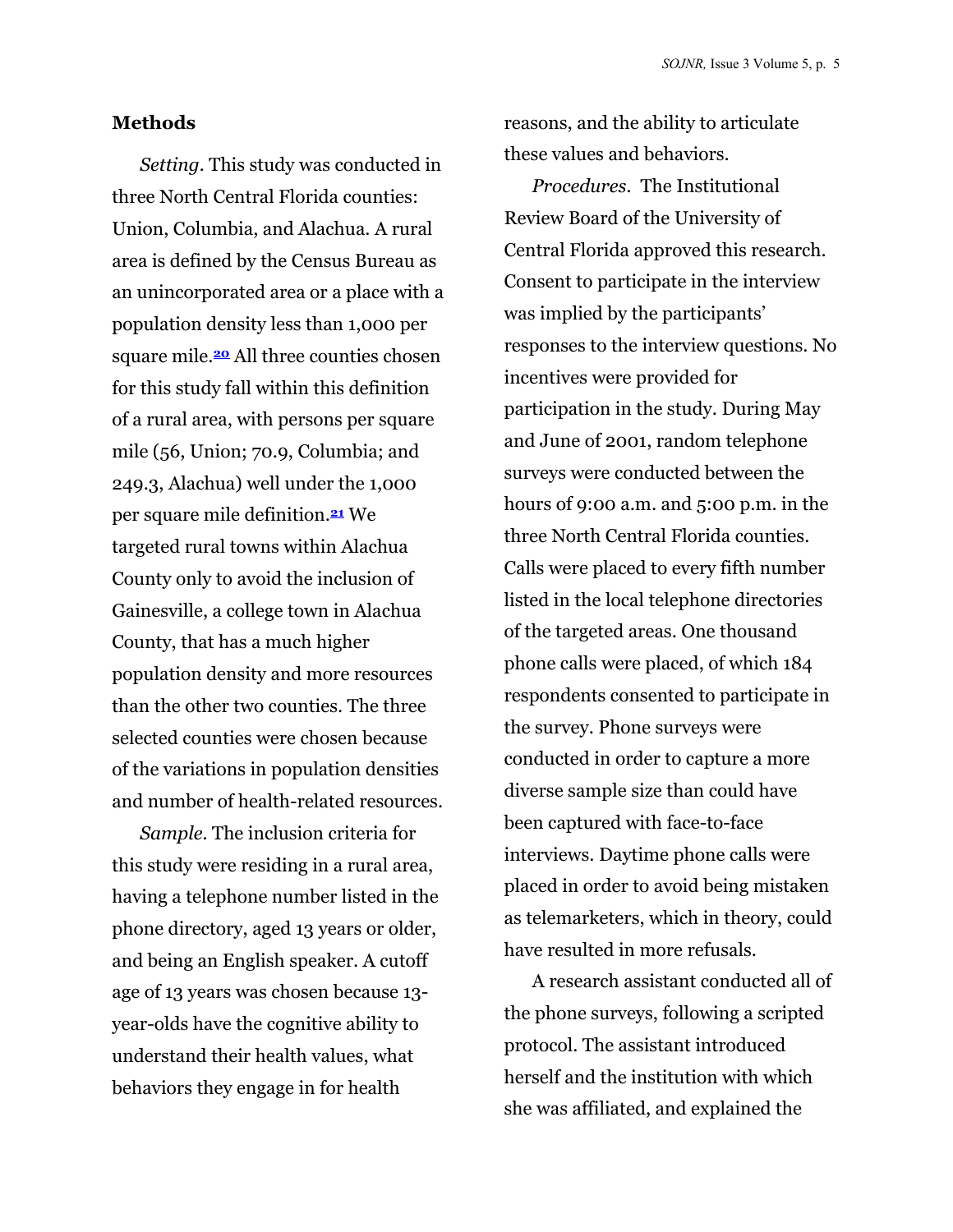basic parameters of the project. She did not define health or health practices for the respondents, since the purpose of this project was to gauge the values and health behaviors of rural residents without introducing bias. After receiving the respondent's verbal consent to the interview and determining that he or she was 13 years old or older, the respondent was asked to respond to the following questions: 1) What does health mean to you? 2) How do you know when you are healthy? and 3) What behaviors or activities do you engage in to stay healthy? These questions were developed by the project's principal investigator, based on a review of the literature on health beliefs and perceptions. As the questions were developed for a descriptive exploratory study, reliability and validity testing were not conducted. Respondents were then asked five demographic questions, which included gender, occupation, race/ethnicity, educational level, and age group. At the conclusion of the interview, the interviewer thanked the respondent and ended the phone call.

*Data Analysis.* Text data generated from the three questions were coded and categorized manually according to similar responses. Consecutive numbers

were assigned to each qualitative response, for the purpose of organizing and being able to quantify the number of responses per category. These numbers were then entered into SPSS and analyzed using descriptive statistics (frequencies and means) by the demographic variables: age, race, gender, educational level, and occupation. Similarities and differences in responses were noted during this analysis. This form of analysis was chosen, rather than conducting t-tests, due to the fact that samples from the three different counties were not evenly distributed. For presentation clarity, demographics are presented according to county of residence, although comparisons were made according to demographic variables disregarding the county of residence.

#### **Results**

*Sample Description.* The sample consisted of 184 respondents. The sample was not representative of the population in terms of gender, race, and age, although random sampling was conducted. The non-representative nature of the sample may be related to the hours when the calls were placed.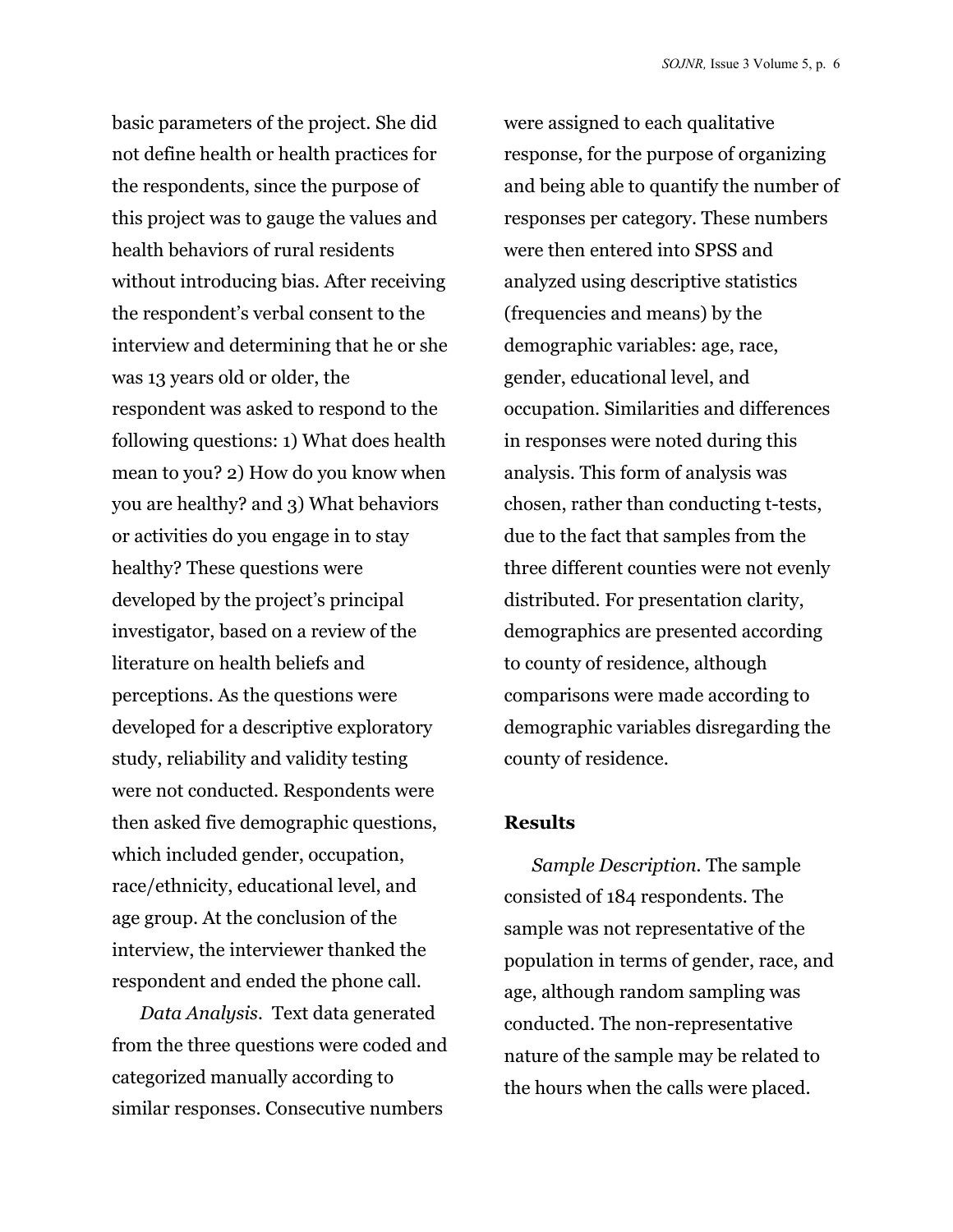Whites composed the majority (77%) of the sample, while African Americans made up 22% of the sample. Approximately 66% of the sample was female. Few of the participants were adolescents (9%), while more than half of those interviewed were over the age of 55 (53%). A large percentage of

participants were either retired (36%) or unemployed (34%), which is to be expected given that the calls were made during normal business and school hours; an additional 20% were professionals. Table I provides more detailed demographic information.

|                          | <b>Counties</b>      |                      |                   |                        |
|--------------------------|----------------------|----------------------|-------------------|------------------------|
|                          | Alachua<br>$(n=129)$ | Columbia<br>$(n=26)$ | Union<br>$(n=29)$ | Total (%)<br>$(N=184)$ |
| Gender (n=182)           |                      |                      |                   |                        |
| Female                   | 84                   | 16                   | 22                | 122 (67)               |
| Male                     | 44                   | 9                    | $\overline{7}$    | 60 (33)                |
| Race $(n=179)$           |                      |                      |                   |                        |
| African American         | 27                   | 4                    | 8                 | 39 (22)                |
| White                    | 97                   | 20                   | 21                | 138 (77)               |
| Hispanic                 | $\overline{2}$       |                      |                   | 2(1)                   |
| Age Group $(n=172)$      |                      |                      |                   |                        |
| 13-19                    | 10                   | 3                    | $\overline{2}$    | 15(9)                  |
| $20 - 24$                | 2                    | 1                    |                   | 3(2)                   |
| 25-34                    | 10                   | 3                    | 1                 | 14(8)                  |
| 35-44                    | 19                   | 4                    | 5                 | 28 (16)                |
| 45-54                    | 16                   | $\overline{2}$       | 3                 | 21(12)                 |
| 55 or older              | 61                   | 12                   | 18                | 91 (53)                |
| Education $(n=170)$      |                      |                      |                   |                        |
| $\leq8^{th}$ grade       | 3                    |                      | 1                 | 4(2)                   |
| $9-12^{\text{th}}$ grade | 67                   | 15                   | 20                | 102 (60)               |
| $\geq$ College           | 46                   | 10                   | 8                 | 64 (38)                |
| Occupation (n=173)       |                      |                      |                   |                        |
| Retired                  | 43                   | 12                   | 8                 | 63 (36)                |
| Unemployed               | 41                   | 6                    | 12                | 59 (34)                |
| Professional             | 22                   | 5                    | 7                 | 34 (20)                |
| Paraprofessional         | 13                   | 2                    | 2                 | 17 (10)                |

#### **Table 1. Sample Demographics**

# *Responses of the Entire Sample to Each Question*

*What does health mean to you?* In response to this question, a large proportion (34.8%) of the population

answered, "being in good shape or having a feeling of well-being." Many others (18.5%) felt that maintaining health was important, while some thought that simply living (8.7%) or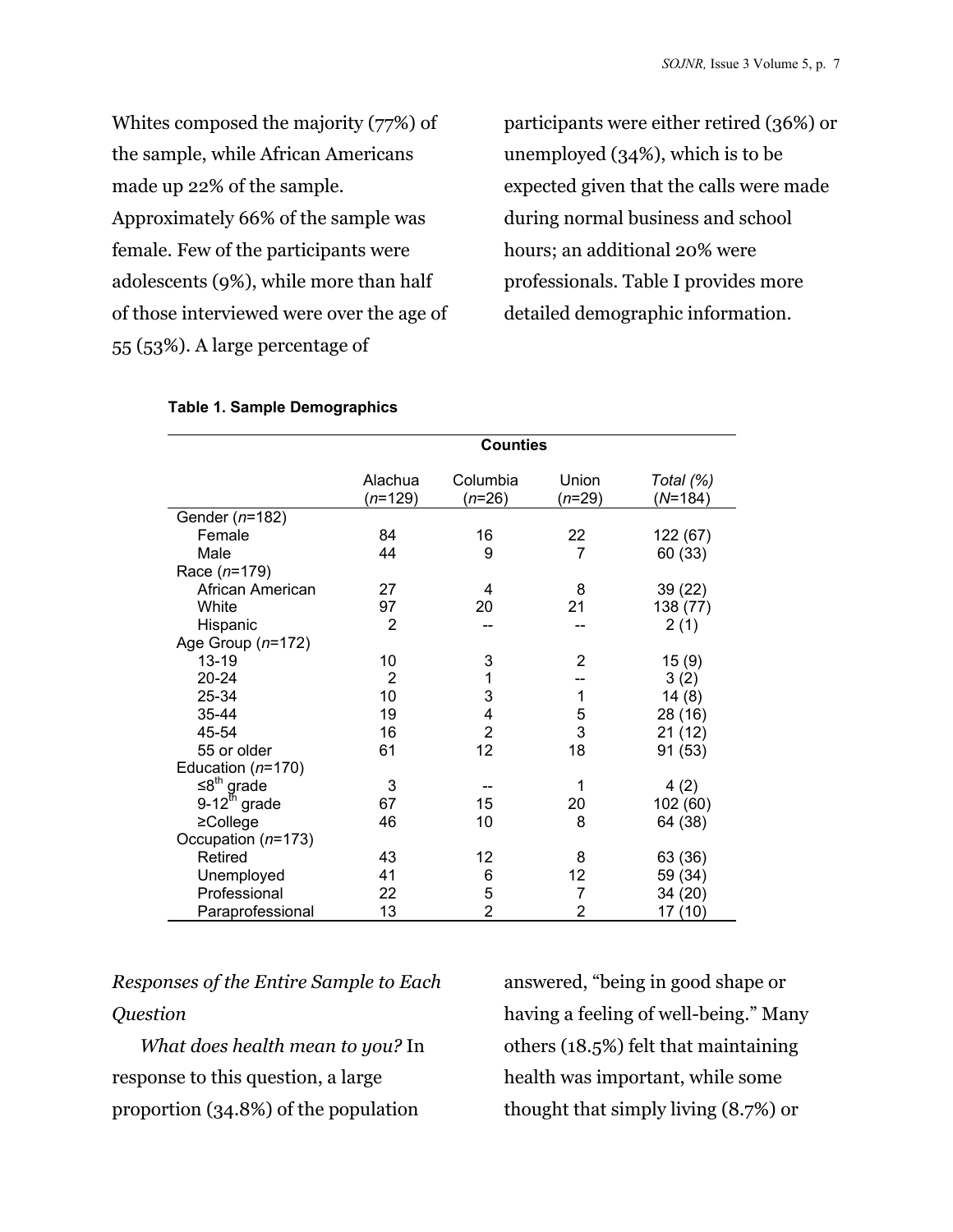maintaining a certain quality of life (6.5%) was key to what health meant to them. Almost equal to this were the percentage of residents (7.1%) who were unsure what health meant to them. Interestingly, few respondents thought that doctors (0.5%) or family members (1.1%) had anything to do with health.

*How do you know when you are healthy?* For this question, the majority of participants (67%) said they knew they were healthy by the way they felt. In addition, 16.3% of the participants relied on regular check-ups by health care professionals to reassure them that they were in good health. A few (3.3%) relied on spiritual measures, replying that if they could get up in the morning and thank God for their health, they must be in good shape. Almost 5% were not sure how to determine if they were healthy.

*What behaviors or activities were engaged in to stay healthy?* Dieting or weight control (46.2%) was the primary activity engaged in by the largest number of participants. Others (33.7%) said that they engaged in exercise or physical activities. Again,

institutionalized means of maintaining health, such as taking medicine (5.4 %) or relying on check-ups (1.6%) received fewer responses. Some participants reported less active means of staying healthy, such as spirituality and meditation (0.5%), or resting and sleeping (2.2%).

### *Responses to each Question by Gender, Race/ethnicity, Age, and Education*

Tables are presented by gender, race/ethnicity, age, and education only when differences exist for each question.

*What does health mean to you?* There was a tendency for those with higher educational attainment to value the physical aspects of health. For example, 36% (*n*=37) of those with educational attainment between 9th and 12<sup>th</sup> grade and 49% ( $n=30$ ) of those with educational attainment greater than or equal to college referred to physical aspects of health in their responses. In contrast, none of those with less than an 8th-grade education (*n*=4) considered health from a physical perspective. See Table 2 for responses according to educational level.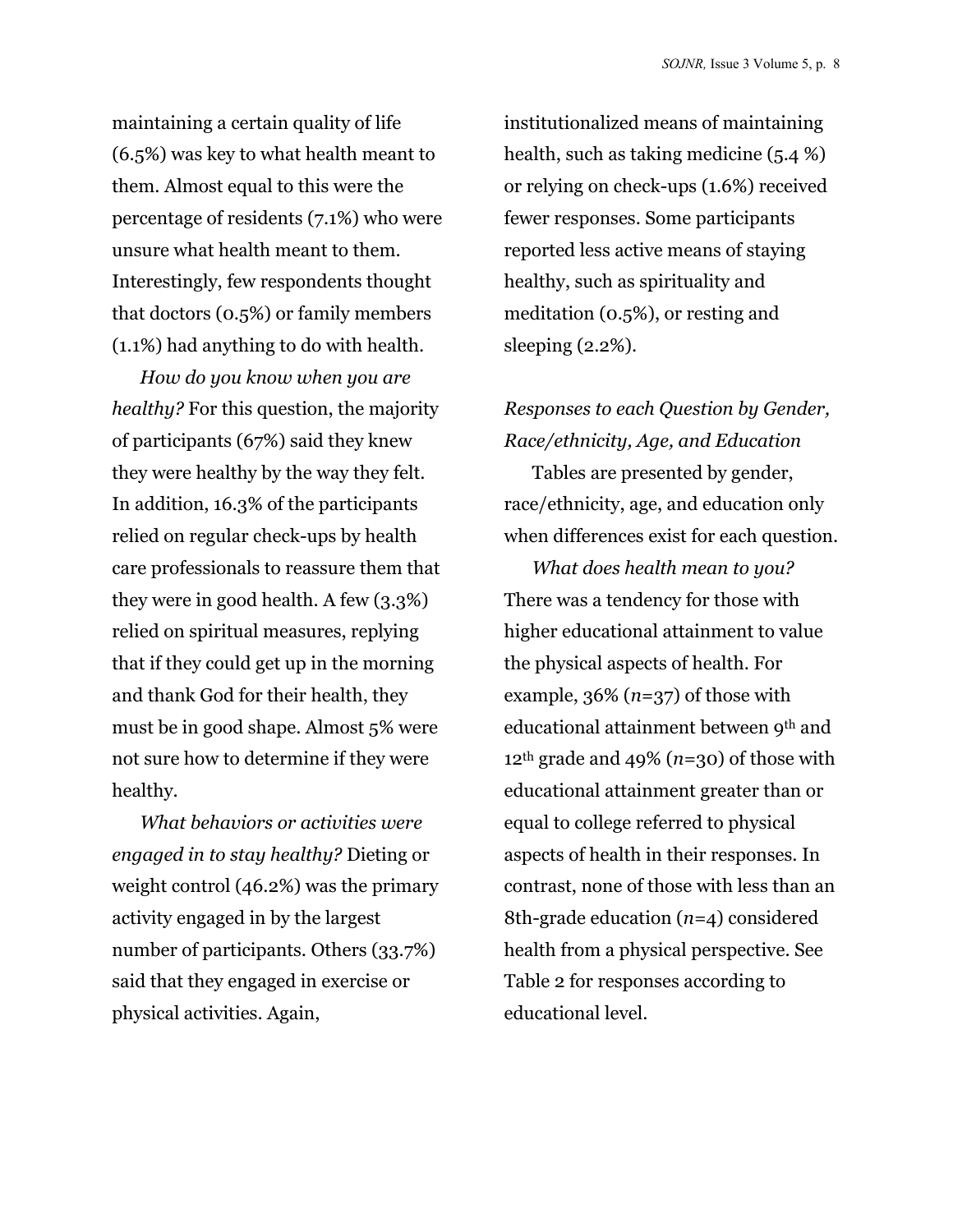|                                | ≤8 <sup>th</sup> | $9 - 12^{th}$ | $\geq$ College | <b>Total Frequency</b> |
|--------------------------------|------------------|---------------|----------------|------------------------|
|                                | Grade            | Grade         |                | (%)                    |
|                                | $(n=4)$          | $(n=102)$     | (n=64)         | <i>(n</i> =170         |
| Being in good shape*           |                  | 33            | 27             | 60 (35)                |
| I'm getting old*               |                  |               |                | 3(2)                   |
| It's important to maintain**   |                  | 23            | 6              | 30(18)                 |
| Spending time with family**    |                  |               |                | 2(1)                   |
| When doctors help you          |                  |               |                | 1 (0.5)                |
| Everything**                   |                  |               | 5              | 17 (10)                |
| Mobility*                      |                  |               | 2              | 3(2)                   |
| Without it, you're not living* |                  |               |                | 1(0.5)                 |
| Living**                       |                  | 10            |                | 15(9)                  |
| Quality of life**              |                  |               | 6              | 10(6)                  |
| Don't know                     |                  |               | 3              | 10 (6)                 |
| Other                          |                  |               |                | 18 (10)                |

**Table 2. Responses to the Question "What does health mean to you?" by Educational Level** 

Note: \*Responses with "physical" attributes \*\*Responses with "value" attributes

There was a slight difference by gender in response to this question. The most popular answer for females was almost evenly split (39% and 35%, respectively) between physical definitions, such as "being in good shape or well being" and value definitions such as "it's very important/it means everything to me." On the other hand, males were more likely (35%) to give answers related primarily to their values, while a smaller proportion (23%) defined health in physical terms. There was also a slight inverse relationship by race, as 38.3% of African Americans gave value-related responses and 28.2% gave physical-related responses, as opposed to 27.5% and 37% for Whites,

respectively. When considered by age group, those younger than 55 tended to stress the physical aspects of health as opposed to those 55 and older who stressed the value aspects.

*How do you know when you are healthy?* The majority of both African Americans and Whites (56.4% and 70%, respectively) relied more on personal than professional assessments to determine when they were healthy, although African Americans were more likely to rely on doctors and check-ups (28.2%) than Whites (13.8%). See Table 3 for responses by racial groups. The responses to this question revealed no major differences by gender. There were no differences between age groups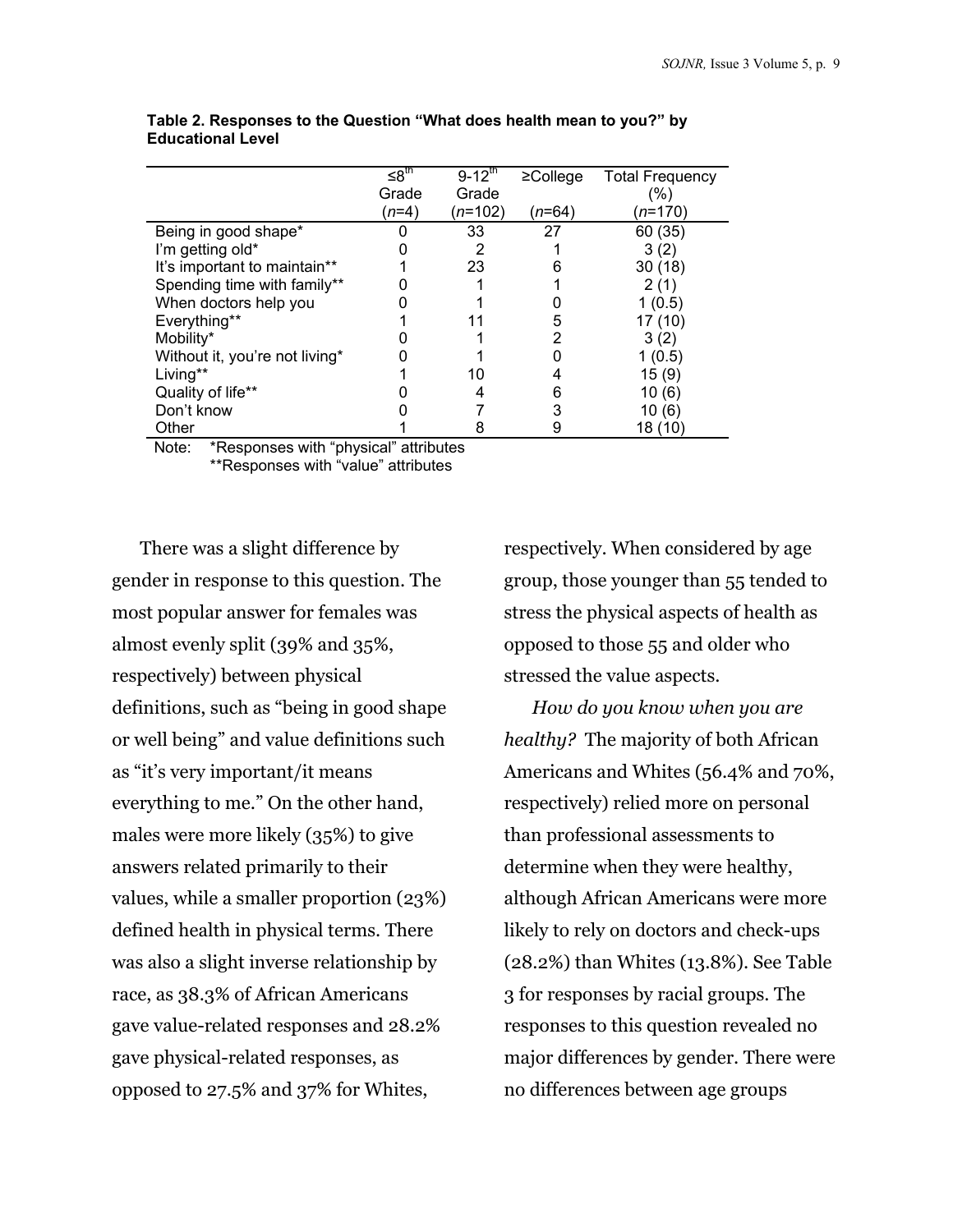related to how participants knew when they were healthy. The majority of all age groups relied on personal assessments more often than professional assessments, though the younger groups were more likely to rely

on personal assessments than the older groups. Also, there were no notable differences by educational attainment, as the majority at all levels relied on personal assessments of health.

| Table 3. Responses to the Question "How do you know when you are healthy?" by |  |
|-------------------------------------------------------------------------------|--|
| <b>Racial Group</b>                                                           |  |

|                                              | African  |                  | Total        |
|----------------------------------------------|----------|------------------|--------------|
|                                              | American | White            | Frequency (% |
|                                              | (n=39)   | ( <i>n</i> =138) |              |
| When you feel good                           | 10       | 56               | 66 (37)      |
| When you have no problems/you're not<br>sick | 9        | 22               | 31(18)       |
| Going to doctor for checkups*                | 11       | 19               | 30(17)       |
| Feeling it/in tune with your body            |          |                  | 4(2)         |
| When I have energy                           |          | 4                | 5(3)         |
| When I can get up and thank the Lord         |          |                  | 6(3)         |
| Having a clear mind to do things             |          | 2                | 2(1)         |
| By the way that I feel                       |          | 10               | 10(6)        |
| When you are breathing                       |          |                  | 1(0.6)       |
| I don't feel good                            |          |                  | 1(0.6)       |
| I don't know                                 | 2        |                  | 8(5)         |
| Other                                        |          | 12               | 12 (7)       |

Note: \*Professional assessment. All other responses were classified as personal.

*What activities or behaviors were engaged in to stay healthy?* There were differences by race in response to this question. African Americans (48.7%) exercised more than Whites (30.7%), whereas Whites (48.6%) dieted more than African Americans (38.5%). See Table 4 for activities or behaviors that were engaged in to stay healthy, by racial group. There were no major gender differences in responses. Males

and females both relied primarily on diet (41.7% and 49.6%, respectively) and to a lesser extent on exercise (36.7% and 33%, respectively) to maintain health. There was a slight variation by age in responses: the majority in the 13 to 19 and 20 to 24 age groups primarily used diet (53.3% and 66.7%, respectively) rather than exercise (20% and 33.3%, respectively) as a means of maintaining health. Similar results were noted for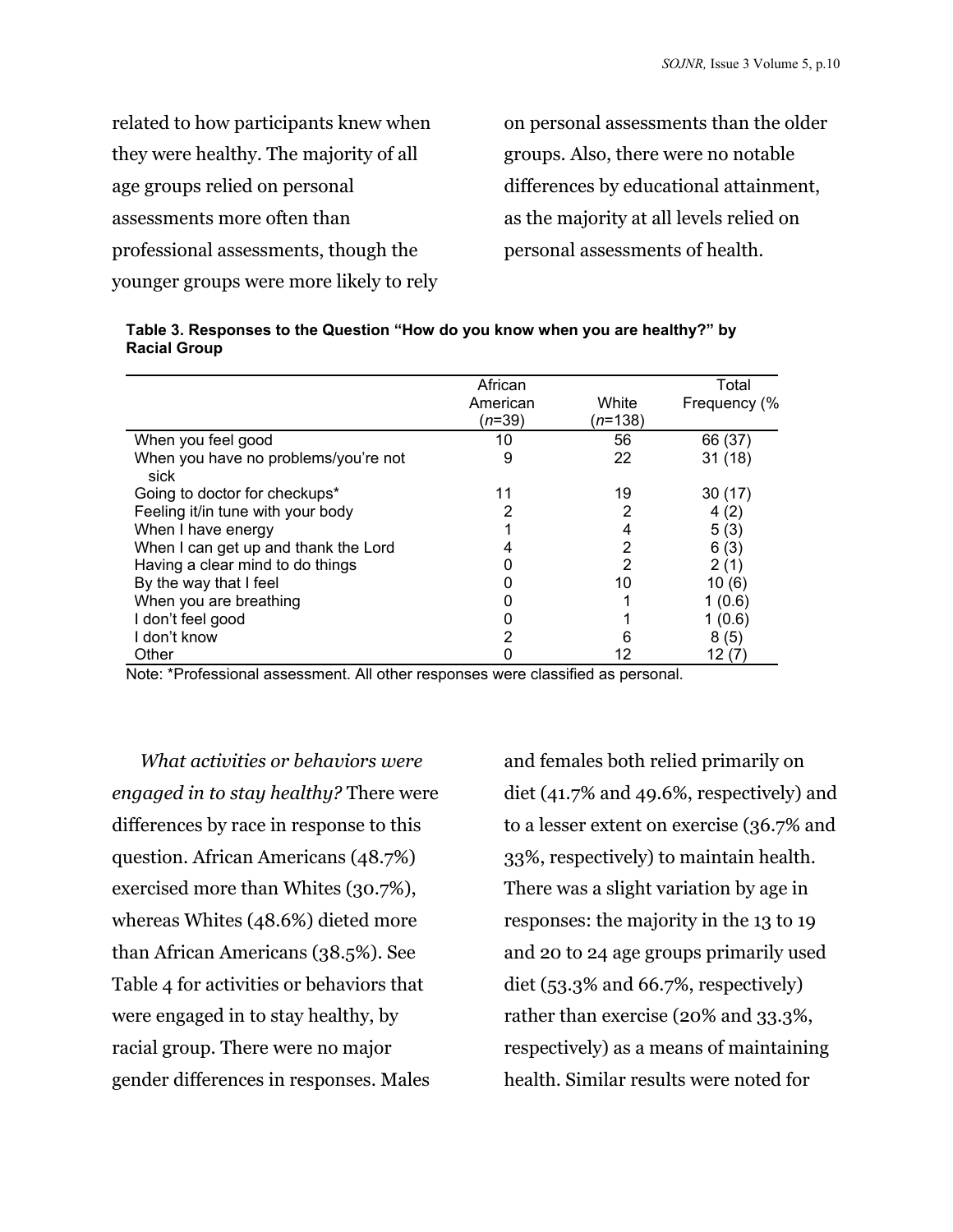those 45 years and older. However, those between 25 and 44 used diet and exercise equally to maintain health. There were no differences in the assessment of health status by educational attainment.

#### **Discussion**

Although several trends were revealed for the entire sample, the three major findings of this study were the following: 1) those with lower educational attainment perceived their health in terms of values rather than physical ability; 2) African Americans relied on doctors and checkups in knowing if they were healthy more so than Whites; and 3) African Americans relied more on exercise to maintain their health, while Whites relied more on dieting. When findings for all participants were combined, the majority of rural residents seemed knowledgeable about the meaning of health, expressed concern over monitoring their own health, and took some measures to stay healthy. In general, most of the rural residents preferred personal, active ways of staying healthy, like diet or exercise, rather than inactive means such as

resting, spirituality, and meditation, or institutional methods like health care check-ups and medicine. They defined health in both physical and value-related terms.

Other researchers have documented similar findings. Utz and colleagues**<sup>13</sup>** and Sellers and colleagues **<sup>19</sup>** identified activity and independence as hallmarks of rural residents' attitudes about health. In particular, our finding that rural populations tend to rely less on physicians and institutional means of assessing and maintaining health echoes those of Sellers' findings. The rural residents' emphasis on diet and exercise and other active means of maintaining health, which this study notes, is also supported by the findings of Depoy & Butler,**12** Utz and colleagues,**13** and Averill,**17** all of whom noted that rural populations tend to define health as the ability to be active and productive.

Interestingly, our study found that family interaction and spiritual or religious involvement were not major influences on the health values or health behaviors of rural residents. This finding is in contrast to some of the findings in Averill's study,**17** which noted that rural elders believe spirituality to be a vital part of overall health, or Arcury and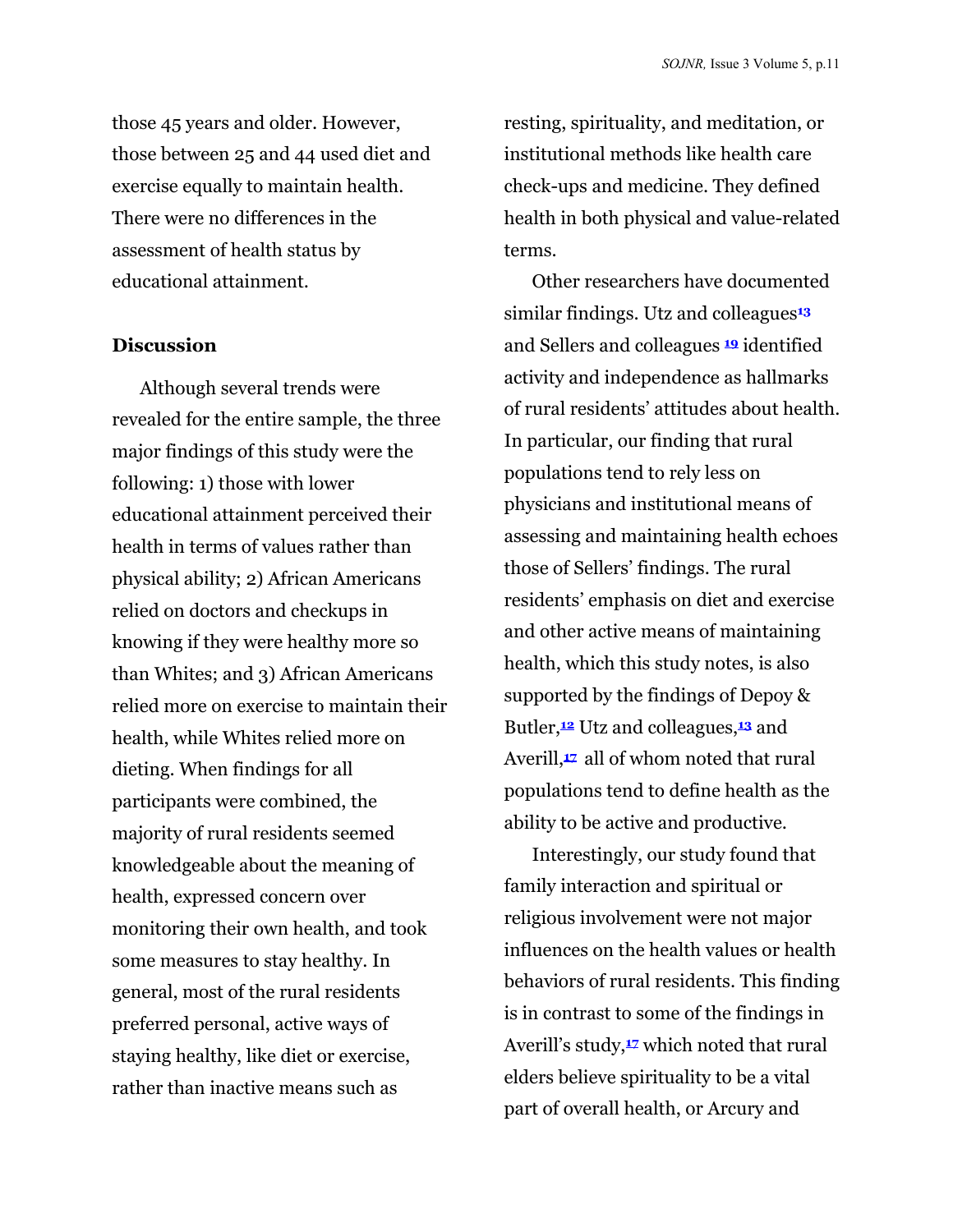colleagues,**18** who found that older rural participants' concepts of health integrated the physical, mental, spiritual, and social aspects of health. It is possible that this finding stems from the respondents' distinguishing between physical health and emotional or mental well-being, of which family and spirituality would be seen as a part. It is also possible that the parameters of this study resulted in a difference in overall value findings from that of Averill **<sup>17</sup>** and Arcury,**18** as those studies focused on an older rural sample, while the sample for this project was far more diverse in age range.

Also noteworthy is the fact that 7.1% of the sample seemed uninformed about preventive health behavior. It is unknown whether this points to a real gap in health promotion activities in rural areas, or if the brief and random nature of the telephone interviews might have been a factor. Residents might not have understood exactly what the interviewer was asking or might have been eager to end the conversation and attend to other things. Overall, while this survey was useful in determining general health attitudes, more in-depth, detailed information about the

perceptions and values of rural populations is clearly needed.

One limitation of this study was the low response rate of 18.4%, as one thousand phone calls were made to recruit 184 residents, a fairly small sample for this type of research. Possible reasons for these refusals may have been that 1) the research assistant had a rather youthful voice that led a number of possible participants to tell her to "stop playing around on the phone," and 2) a possible perception that the research assistant was a telemarketer. Due to the small sample size, generalization of the study findings is limited. Also, the necessity of respondents having a telephone and speaking English biased the sample selection. Additionally, the hours of the survey, 9:00 a.m. to 5:00 p.m., may have skewed the age spectrum, as most young adults and middle-aged adults are at work or school during this time period.

*Future Research Implications.* A continuation of this study with a larger sample of English and non-English speaking rural residents, conducted during the day and evening hours, using a more detailed questionnaire, is warranted. Face-to-face or written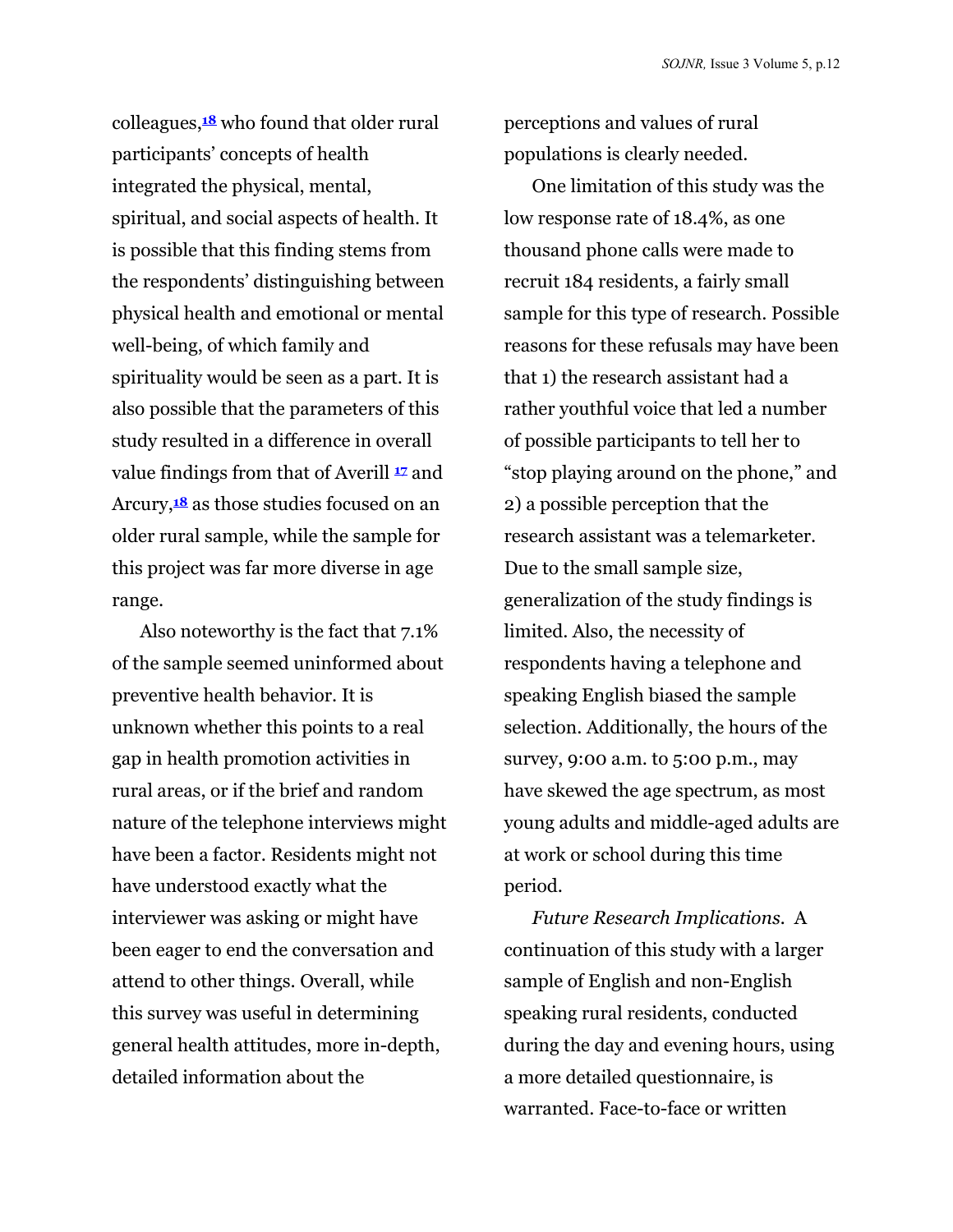surveys for those without telephones would likely increase the diversity of the survey sample. Future studies could also address the possible separation between mental and physical well being, which appears to exist in the minds of rural residents, as well as the apparent mistrust of institutional methods of maintaining health, such as medicine and regular check-ups. More in-depth research into the area of rural residents' perceptions of health could prove valuable, since it has the potential to improve health outcome measures and, therefore, quality of life for a significant segment of the American population.

*Practice Implications.* Information gathered from the survey may prove useful in suggesting directions in health interventions for rural populations. These results may also assist in the identification of incentives and motivations for rural residents to engage in healthy lifestyle changes and development of outreach prevention strategies for rural residents. Outreach programs for rural residents should focus on more active, personal, and independent means of maintaining health. Programs which focus on independent measures, like designing individual diet and exercise programs

and learning to monitor signs and symptoms of impending health problems at home, would probably best appeal to rural populations, who seem to favor active, independent means of assessing and maintaining health. These programs should be conducted at various times of the week and day in order to accommodate the varied schedules of rural residents. In addition, rural residents should be involved in their own healthcare by being taught how to monitor their vital signs and other signs and symptoms so that they may use these assessments instead of those of physical disability and pain0**<sup>14</sup>** to determine when they should seek professional healthcare. This approach would appeal to the focus on the independent nature of rural individuals when considering health options, while also providing rural residents with more biomedical means of assessing their own health.

Since many rural residents in this study did not seem to favor the involvement of family members in their assessment of health, healthcare professionals should also emphasize why the input of family members is important, especially for teenagers and senior citizens, who are often dependent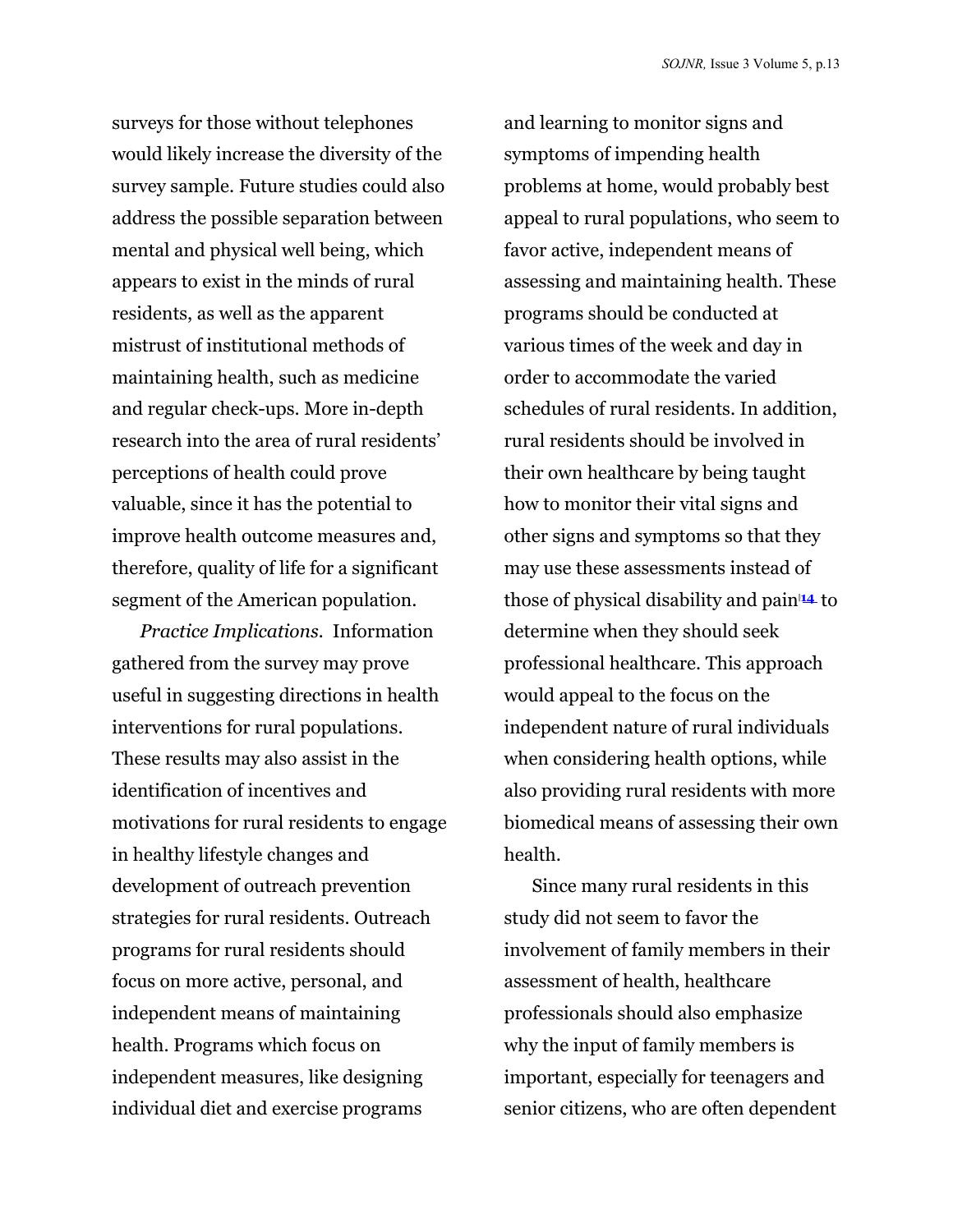on family members in other vital aspects of their lives. Overall, designing health interventions which are sensitive to the health values of rural residents, while also addressing any possible problems which might stem from those values, will result in more effective and acceptable programs for residents and may be time-saving and cost-effective for healthcare providers practicing in rural areas.

*Conclusion.* Research focusing on perceptions and values from the perspective of rural residents, and the

influence of perceptions and values on health behavior, is still largely unmapped. However, findings from this exploratory descriptive study reveal that health and health maintenance is of considerable concern to rural residents of diverse ages, gender, race/ethnicity, and education levels. In most instances, rural residents in this study were interested in taking personal, active measures to ensure their continued health, though in some cases factual information about healthcare was lacking.

### **References**

- 1. Puskar, K. R., Tusaie-Mumford, K., Sereika, S., & Lamb, J. (2000). Health concerns and risk behaviors of rural adolescents. *Journal of Community Health Nursing, 16*(2), 109-119.
- 2. Block, D. E., Derryl, E., Hutton, S. J., & Braun, B. (1999). Health concerns of adults: Qualitative data of the bridge to health survey. *American Journal of Health Review, 23*(3), 163-171.
- 3. Bushy, A. (2001). Critical access hospitals: Rural nursing issues. *The Journal of Nursing Administration, 31*(6), 301-310.
- 4. Strickland, W. J., & Strickland, D. L. (1999). Coping with the cost of care: An exploratory study of lower income minorities in the rural south. In J. G. Sebastian & A. Bushy (Eds.), *Special populations in the community: Advances in reducing health disparities* (pp. 161-175). Gaithersburg, MD: Aspen Publishers, Inc.
- 5. Sullivan, T., Weinert, C., & Fulton, R. D. (1999). Living with cancers: Self-identified needs of rural dwellers. In J. G. Sebastian & A. Bushy (Eds.), *Special populations in the community: Advances in reducing health disparities (pp. 161-175).* Gaithersburg, MD: Aspen Publishers, Inc.
- 6. Virtue, C., Virachak, K., & Custodio, R. (1999). Promoting access to health care for Asian Americans and Pacific Islanders in rural areas of Hawaii, Kansas, and pathproject states. *Community Voices Calling Us to Action: Rural Minority Health Conference Proceedings, USA, 5*, 45-48.7.
- 7. Williams, R. D., Lethbridge, D. J., & Chambers, W. V. (1999). Development of a health promotion inventory for poor rural women. In J. G. Sebastian & A. Bushy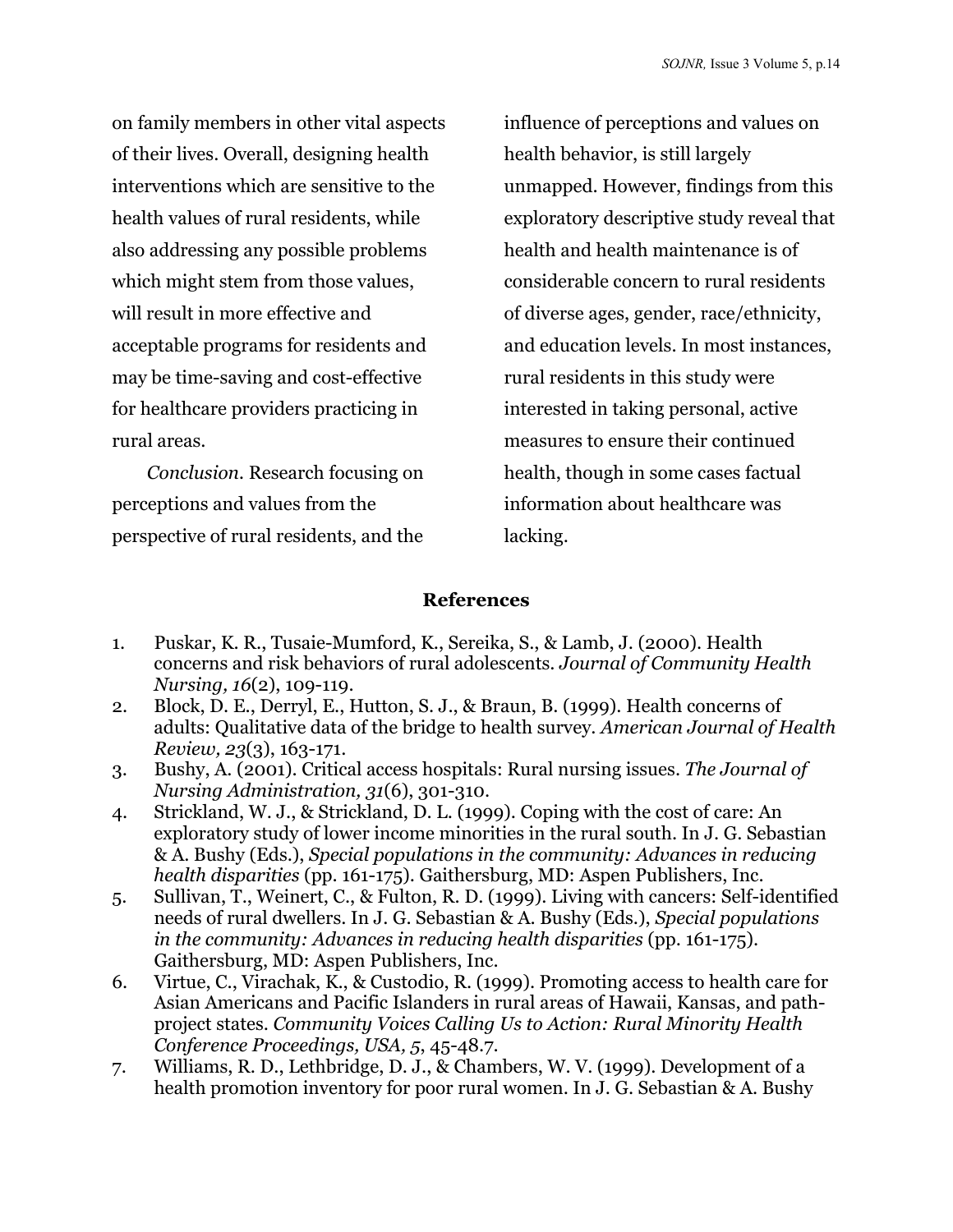(Eds.), *Special populations in the community: Advances in reducing health disparities* (pp. 274-287). Gaithersburg, MD: Aspen Publishers, Inc.

- 8. National Institute of Nursing Research. (1995). *Community based health care: Nursing strategies*. Retrieved October 16, 2003, from <http://www.nih.gov/ninr/research/vol7/index.html>
- 9. Lee, H. (1989). Quantitative validation of health perceptions in rural persons. Unpublished manuscript, Montana State University, College of Nursing, Bozeman.
- 10. Weinert, C., & Long, K. (1987). Understanding the health care needs of rural families. *Family Relations, 36*, 450-455.
- 11. Chimonides, K. M., & Frank, D. I. (1998). Rural and urban adolescents' perceptions of mental health. *Adolescence, 33*(132), 823-832.
- 12. DePoy, E., & Butler, S. S. (1996). Health: Elderly rural women's conceptions. *Affilia, 11*(2), 207-220.
- 13. Utz, S. W., Padgett, L., Blank, M., Guarini, J., Morton, S., Wilson, L., et al. (2001). Comparisons of specific illness beliefs of rural and urban Blacks and Whites. *Southern Online Journal of Nursing Research, 7*(2), 1-27. Retrieved from <http://www.snrs.org/members/journal.html>
- 14. Smith, C. A. (1995). The lived experiences of staying healthy in rural African-American families. *Nursing Science Quarterly, 8*(1), 17-21.
- 15. Ramsey, P. W., & Glenn, L. L. (2002). Obesity and health status in rural, urban, and suburban southern women. *Southern Medical Journal, 95*(7), 666-671.
- 16. Fahs, P. S. (2001). Health risks and practices of rural women residing in Delaware County, N.Y. *Journal of Multicultural Nursing and Health*, *7*(1), 41-49.
- 17. Averill, J. B. (2002). Voices from the Gila: Healthcare issues for rural elders in southwestern New Mexico. *Journal of Advanced Nursing, 40*(6), 654-662.
- 18. Arcury, T. A., Quandt, S. A., & Bell, R. A. (2001). Staying healthy: The salience and meaning of health maintenance behaviors among rural older adults in North Carolina. *Social Science and Medicine, 53*, 1541-1556
- 19. Sellers, S. C., Poduska, M. D., Propp, L. H., & White, S. I. (1999). Healthcare meanings, values, and practices of Anglo-American males in the rural Midwest. *Journal of Transcultural Nursing, 10*(4), 320-330.
- 20. Ricketts, T. C., Johnson-Webb, K. D., & Taylor, P. (1998). *Definitions of rural: A handbook for health policy makers and researchers*. A Technical Issues Paper prepared for the Federal Office of Rural Health Policy, Health Resources and Services Administration. Cecil G. Sheps Center for Health Services Research, University of North Carolina at Chapel Hill.
- 21. U.S. Census Bureau. (2002). *State and county quick-facts for Alachua, Columbia, and Union Counties*. Retrieved July 12, 2002, from <http://quickfacts.census.gov/qfd/states>